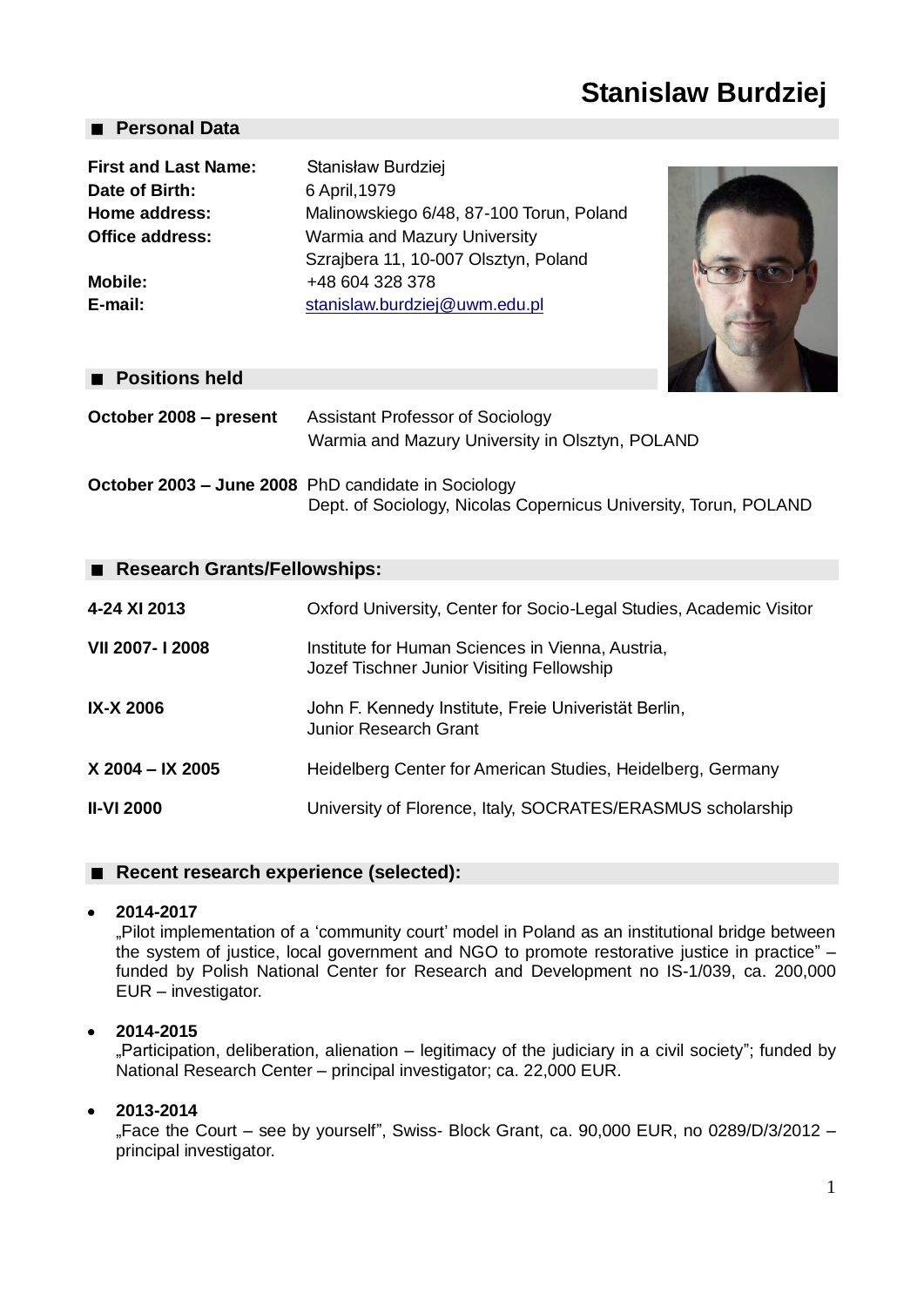#### ■ Research interests:

Sociology of law / trial monitoring / citizen participation / civil society / transparency in judiciary

#### **Education:**

PhD in Sociology (May 14, 2008) Dept. of Sociology, Nicolas Copernicus University (NCU), Torun, Poland

MA in Sociology Dept. of Sociology, NCU, Torun October 1998-June 2003

#### **Language skills:**

- English excellent
- Italian fluent  $\bullet$
- French fair
- German fair
- Polish mother tongue

#### ■ Teaching experience:

- Sociology of law (in Polish and English)  $\bullet$
- $\bullet$ Contemporary Sociological Theories
- History of Sociology  $\bullet$
- Introduction to Sociology
- $\bullet$ Church-State Relations
- Religion and Politics  $\bullet$
- Medical Sociology (in English)
- Introduction to Contemporary Polish Society (in English for Erasmus students)  $\bullet$

# **Publications (selected):**

- 1. *Conflict of Interest in Central and Eastern Europe* (eds. with Joanna Szalacha), Poznań, Zysk i S-ka, 2011.
- 2. *Religia obywatelska w Stanach Zjednoczonych. Studium socjologiczne retoryki religijnej Billa Clintona i George'a W. Busha* [Civil Religion in the United States. A Sociological Study of the Religious Rhetoric of US Presidents Bill Clinton and George W. Bush], Krakow: Nomos, 2009, pp. 193.
- 3. *W drodze do Santiago de Compostela: Portret socjologiczny pielgrzymki* [On the Road to Santiago de Compostela. A Sociological Study of the Pilgrimage], Krakow: Nomos, 2005, pp. 160.
- 4. *Przejrzystość, jawność, autorytet: nieformalne ograniczenia zasady jawności postępowania w polskiej praktyce sądowej*, "Profilaktyka Społeczna i Resocjalizacja" nr 22/2013, s. 79-97;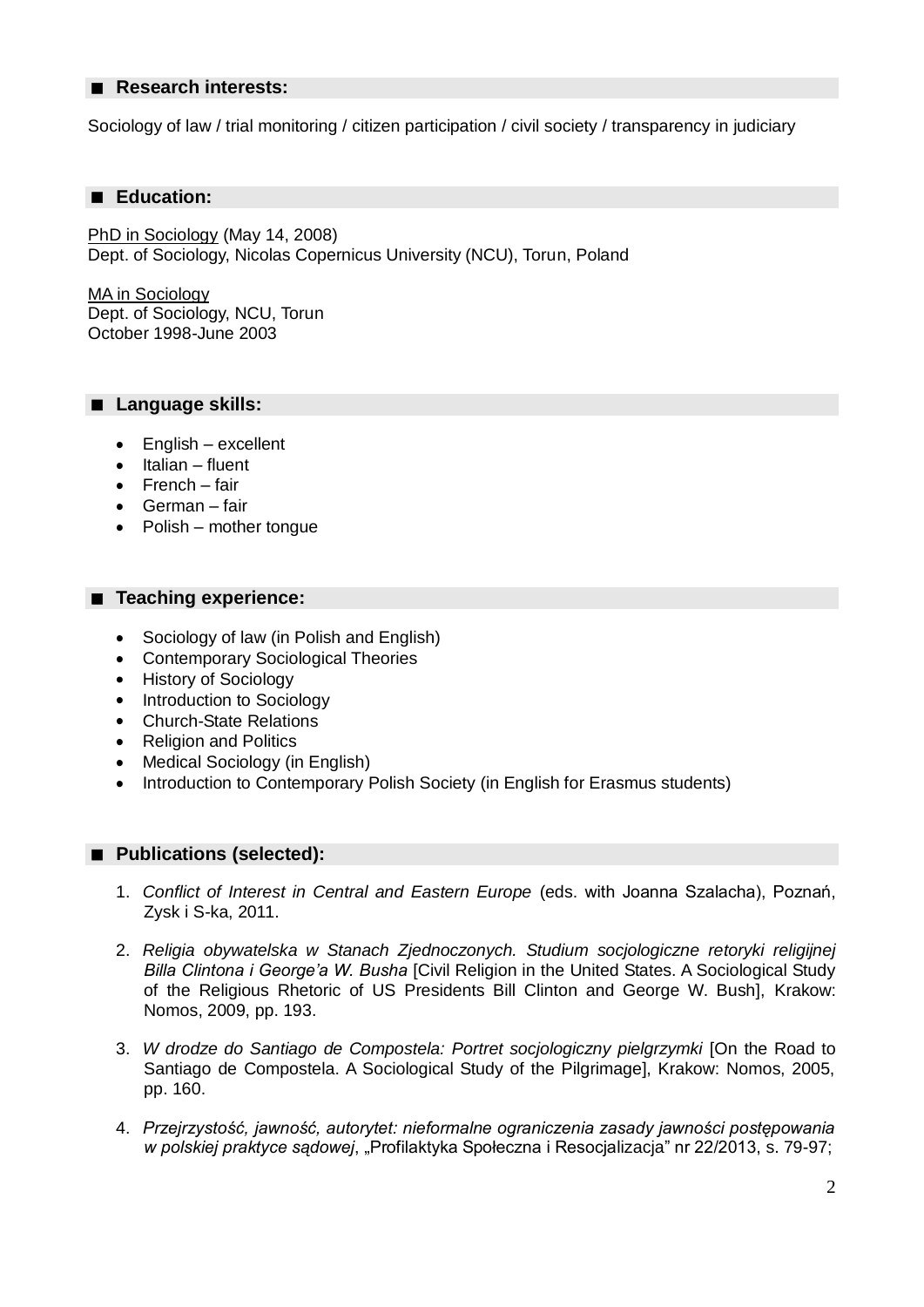- 5. Obywatelski monitoring sądów. Idea i wyniki badań, "lustitia. Kwartalnik Stowarzyszenia Sędziów Polskich" nr 4(10)/2012, s. 235-239 (with B. Pilitowski).
- 6. *Sądownictwo*, [w:] Aleksandra Kobylińska, Grzegorz Makowski, Marek Solon-Lipiński (red.) *Mechanizmy przeciwdziałania korupcji w Polsce: raport z monitoringu*, Warszawa 2012: Instytut Spraw Publicznych/Transparency International, s. 90-102.
- *7. From conflicting interests to conflict of interest. A sociological perspective on an antidevelopment phenomenon,* [w:] S. Burdziej, J. Szalacha (red.), *Conflict of Interest in Central and Eastern Europe*, Poznań: Zysk i S-ka, 2011, s. 9-25 (with J. Szalacha).
- *8. Conflict of Interest as a Research-Analytical Category*, w: Zdenka Mansfeldova, Heiko Pleines (red.) *Informal relations from democratic representation to corruption. Case studies from Central and Eastern Europe*, Changing Europe book series vol. 8, Stuttgart: Ibidem Publishers, 2011, s. 41-52 (with P. Stankiewicz);
- 9. Christianity and Democracy: A Marriage of Reason? "Journal of Interdisciplinary Studies", Vol. XXI, 2009, 66-82.
- *10.Socjologia postsekularna*? [Post-secular Sociology?] "Studia Socjologiczne", vol. 2, 2010, p. 89-108.
- 11.*Voice of Disinherited? Religious Media After the 2005 Presidential and Parliamentary Elections in Poland*, "East European Quarterly" vol. 42, no. 2, June 2008, pp. 207-221;
- 12. *Civil Religion and Legitimacy*, in: *Human Ends and the Ends of Politics*, eds. Martin Black and Kirsten McKillop, "IWM Junior Visiting Fellows' Conferences", Vol. 23/2009, [http://iwm.at/index.php?option=com\\_content&task=view&id=696&Itemid=276.](http://iwm.at/index.php?option=com_content&task=view&id=696&Itemid=276)
- 13. Religia jako źródło kapitału społecznego [Religion as a Source of Social Capital] "Trzeci sektor" 15/2008, pp. 23-27.
- 14. *Religion and Politics: Religious Values in the Polish Public Square Since 1989*, "Religion, State, and Society", Vol. 33, No. 2/ 2005, pp. 165-174.
- 15.*Stanislaw Pstrokonski's Forgotten 1945 Plan for a European Community*, "Polish Foreign Affairs Digest" 2005, Vol. 5 No. 3(16): 153-166.

# **Conference papers (selected):**

- 1. Socio-Legal Discussion Group, Center for Socio-Legal Studies, Oxford University, 14 November 2013, paper delivered: *Legitimacy and accountability of the judiciary in late modernity – the case of Poland*.
- 2. Organization for Security and Co-operation in Europe, Annual Trial Monitoring Meeting, 7-8 Oct. 2013, Warsaw, Office for Democratic Institutions and Human Rights, papers delivered: *The legacy of the communist period and its impact on the court organization and on the mentality of legal actors; Can trial monitoring become a social movement? Extensive monitoring conducted by volunteers in Poland* (with B. Pilitowski)